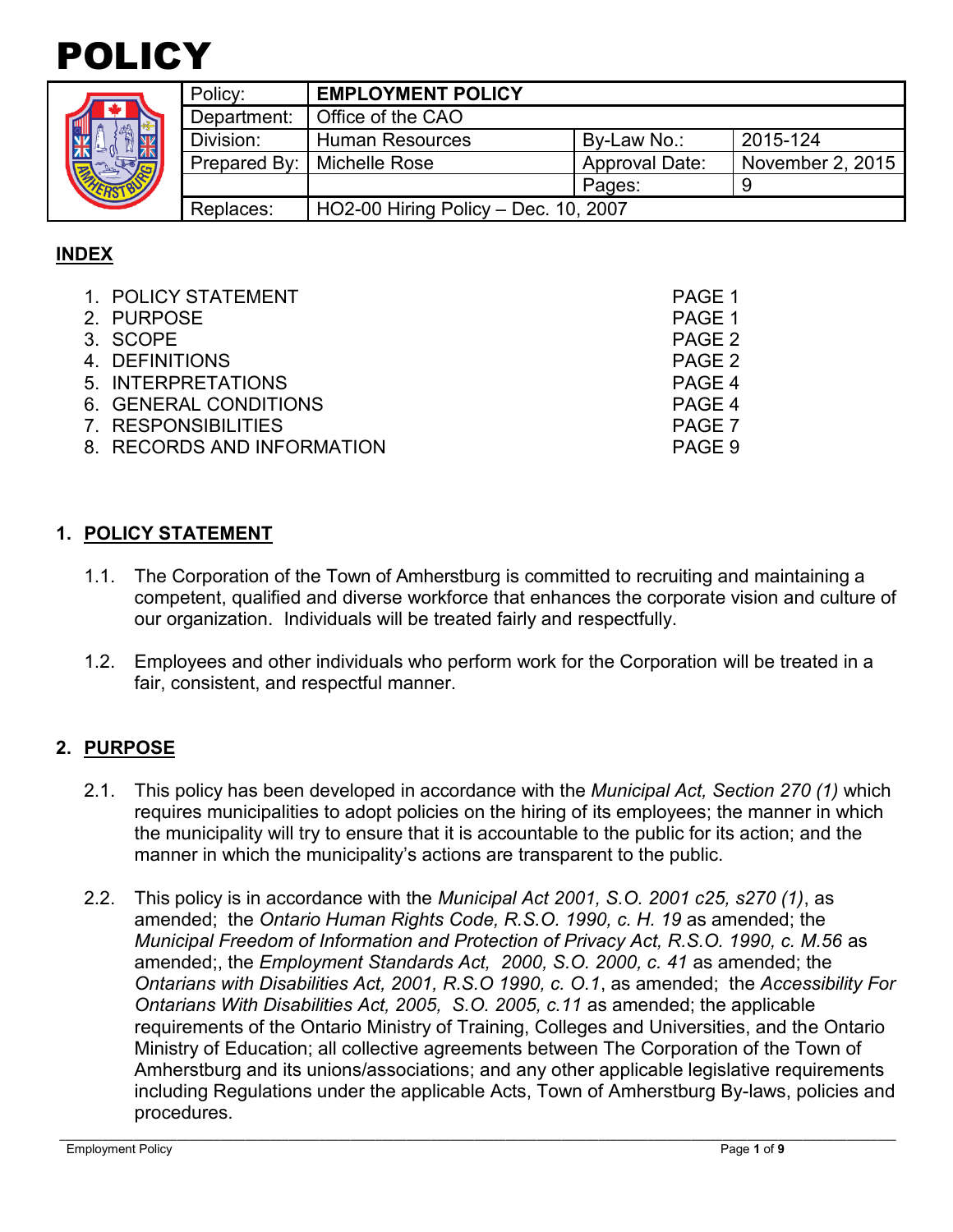- 2.3. To outline the Corporation's employment goals, objectives and principle statements, including work performed by volunteers and other non-paid individuals.
- 2.4. To attract, select, and retain qualified, competent candidates to meet the staffing needs of the Corporation.
- 2.5. To anticipate and plan for future recruitment needs of the Corporation.
- 2.6. To acknowledge the Corporation's commitment to utilize a selection and hiring process that ensures consistency in its application across the organization; and ensures the most capable and qualified individuals are hired, promoted, transferred or appointed in a manner that has integrity, is publicly accountable, is fair, equitable and transparent.

## **3. SCOPE**

- 3.1. This policy applies to all Town of Amherstburg employees, regardless of employment status.
- 3.2. This policy applies to individuals, inclusive of, but not limited to, non-paid work placements, volunteers and employment applicants.
- 3.3. This policy shall be reviewed every five years from the date it becomes effective, and/or sooner at the discretion of the CAO.

## **4. DEFINITIONS**

- 4.1. **Advertisement** refers to the posting of employment opportunities in the local newspaper, and/or on the Town's website and/or by notification through a trade association or organization.
- 4.2. **Chief Administrative Officer (CAO)** is the Chief Administrative Officer for the Corporation of the Town of Amherstburg, which includes the roles and responsibilities as laid out in Section 229 of the *Municipal Act, 2001*.
- 4.3. **Corporation** refers to the Corporation of the Town of Amherstburg.
- 4.4. **Council** refers to the current elected Council for the Corporation of the Town of Amherstburg. This includes, as an entirety, the Mayor, Deputy Mayor and Councillors.
- 4.5. **Director** is the person responsible for direction and operational control of a division as defined on the Town's organizational structure.
- 4.6. **Employee/Staff** is any person who supplies services to the Corporation for wages including any union or non-union, regular or temporary, full-time, part-time, seasonal or casual staff member, including but not limited to permanent staff, temporary staff, committee members, students, recreation staff, contract employees, paid work placements, and adult crossing guards.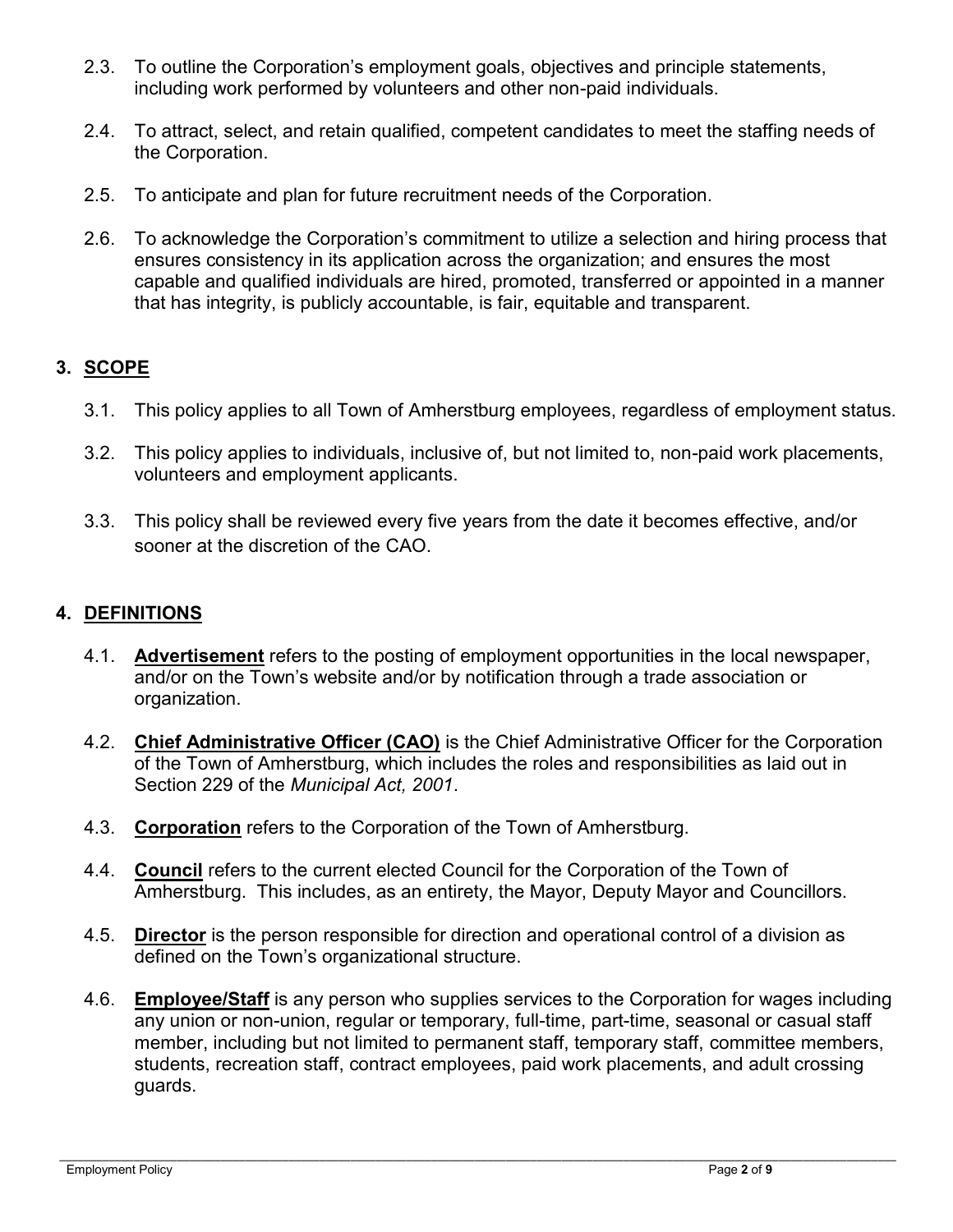- 4.7. **Employment Related Matters** refers to any work or services that are performed for the Corporation through a position, placement or assignment, as approved by Town Council or the CAO or Human Resources. This includes matters relating to new and existing positions/placements/assignments that are paid or unpaid, permanent or temporary, union or non-union, full-time or part-time, seasonal, casual, contract, work placements, volunteerism and any other type of work/service. It includes the process of hiring, transferring, promoting or separating individuals. It involves job vacancies, recruitments, work placements, assignments, volunteerism, employee orientation, acting assignments, job transfers, separations, layoffs/bumping, restructuring, staff reductions, staff establishment and offers of employment (job or placement offers) to new hires, rehires, current employees, work placements, contract employees, students, Recreation Staff, seasonal employees, casual employees, volunteers and any other type of individual or group as determined by the CAO.
- 4.8. **Hiring Control Program** refers to a fiscally responsible approach to hiring where the Human Resources Department will ensure that any new positions are brought to Council or at budget time.
- 4.9. **Manager** reports directly to a Director (or the CAO in some instances) and who is responsible for a department within a division of the Corporation, as defined on the Town's organizational structure.
- 4.10. **Non-Paid Work Placement** is any person who obtains a placement and supplies a service to the Corporation without receiving a salary or wage, for purposes of satisfying a requirement or condition in order to continue to receive a type of benefit, such as the completion of a training program or school requirement.
- 4.11. **PDA** refers to a Physical Demands Analysis conducted for a position within the Town's organizational structure.
- 4.12. **Senior Management Team (SMT)** is comprised of the Chief Administrative Officer and the Directors. If a Director is unavailable, a delegate may be assigned.
- 4.13. **Student** is as any person attending secondary school, college or university on a full time basis and who has indicated his/her intention to return to school, or one who is engaged by the Corporation under a co-operative student employment program with secondary schools, universities, colleges or government agencies.
- 4.14. **Town** is the Corporation of the Town of Amherstburg.
- 4.15. **Volunteer** is an individual who chooses to undertake a service or activity, without coercion and is not compelled to participate for purposes such as satisfying a requirement or condition in order to receive a type of benefit. A Volunteer does not receive a salary or wage for this service or activity and performs this activity in service to the Corporation.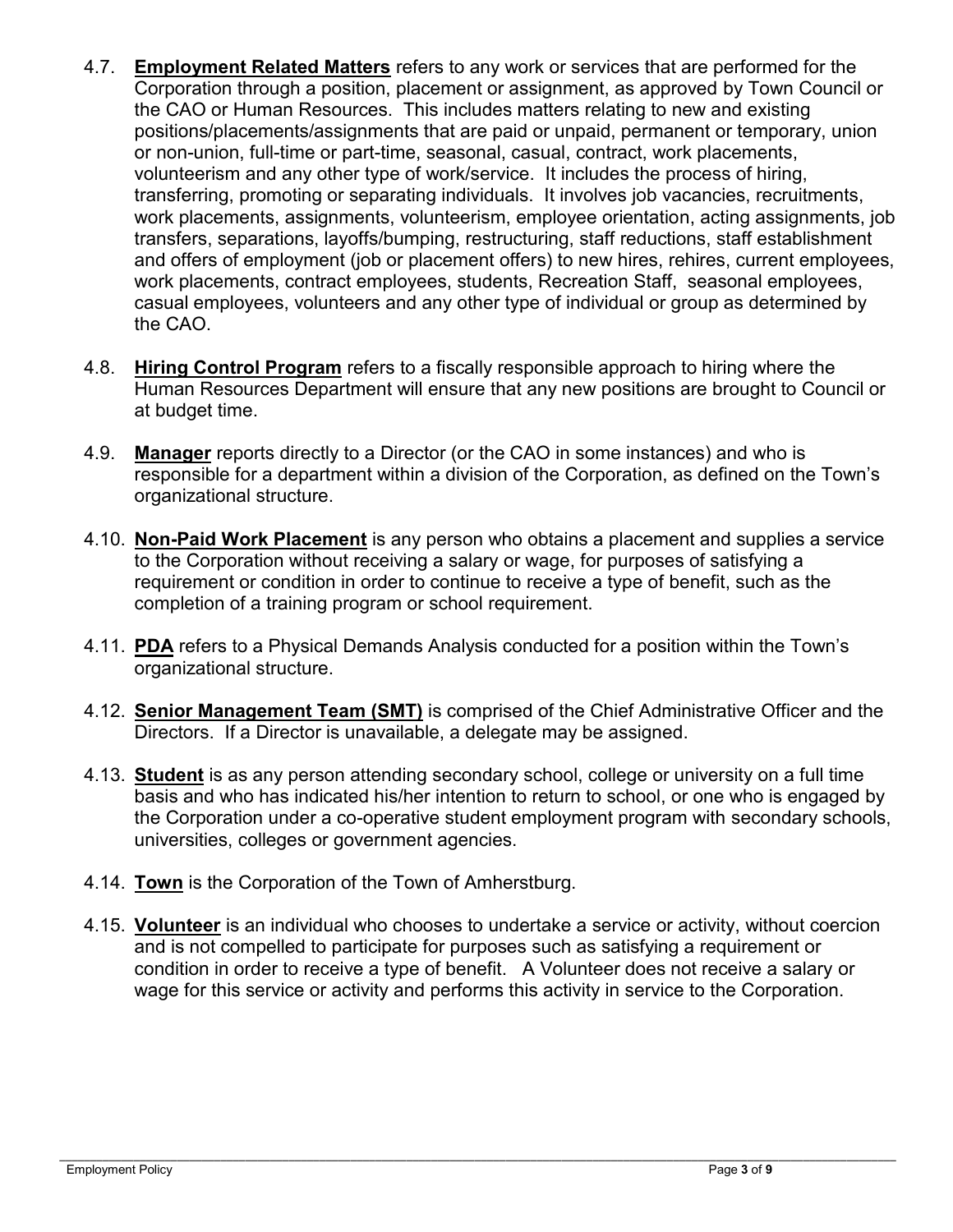## **5. INTERPRETATIONS**

- 5.1. Any reference to this Policy to any statute or any section of a statute shall, unless expressly stated, be deemed to be reference to the statute as amended, restated or re-enacted from time to time. Any references to a By-law or Town policy shall be deemed to be a reference to the most recent passed policy or By-law and any replacements thereto.
- 5.2. References to the CAO and SMT include their designates from time to time.

## **6. GENERAL CONDITIONS**

#### 6.1. **Administration of Employment Related Matters**

6.1.1. Under the direction of the CAO, all employment related matters will be approved, initiated (where appropriate), coordinated, and administered by the Human Resources Department. Human Resources staff shall have the ability to give others (including other departments) authority to perform employment functions on their behalf where appropriate. All job offers to internal and external candidates, except as noted in 7.1.3. and 7.2.4. are to be made solely by either the CAO or the Manager of the Human Resources Department unless Human Resources has given another individual approval or instructions to do so.

#### 6.2. **Recruitment Process**

- 6.2.1. The following steps prescribe the Town's standard recruitment process:
	- 6.2.1.1. Approval of the filling of a vacancy, based on the identification of a vacancy and on approved budget funding.
	- 6.2.1.2. Establishment of the job posting, based on the completed job evaluation questionnaire and physical demands analysis (PDA) for the position, unless otherwise identified by Human Resources.
	- 6.2.1.3. Posting and advertisement of positions, in accordance with the Collective Agreement.
	- 6.2.1.4. Application process (including application details, acceptance and short listing); the rules governing eligibility and qualifications; the screening and selection process (including all testing and the interviewing process).
	- 6.2.1.5. The recommendation process.
	- 6.2.1.6. Documentation and processing.
	- 6.2.1.7. Announcement of successful candidate(s) and the orientation process.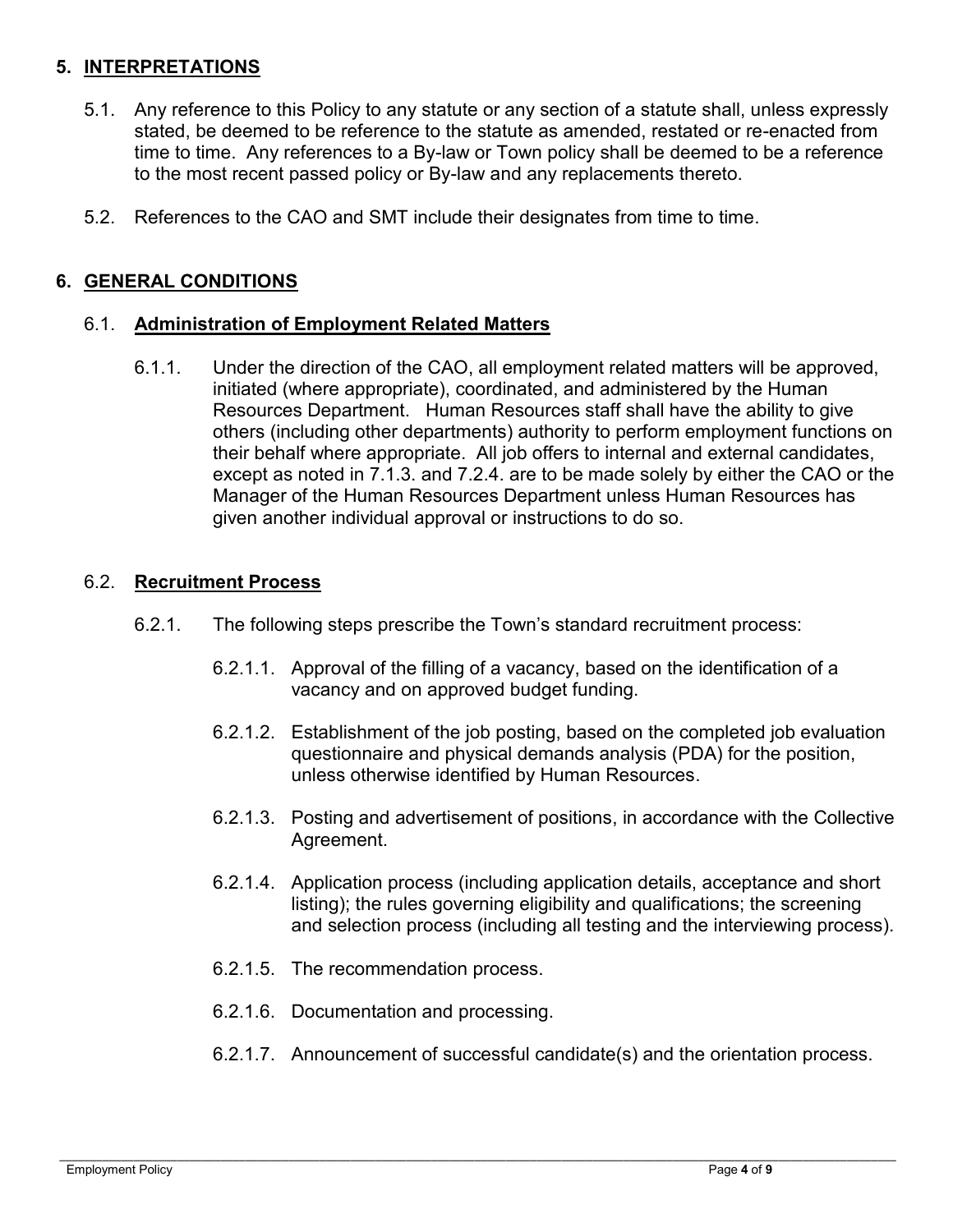## 6.3. **Employee Processing**

- 6.3.1. A candidate, whether an external or an internal candidate, or any other individual as identified in Section 3 shall be scrutinized prior to employment. Candidates will be processed as noted in 6.2 as a condition of obtaining a position or placement with the Corporation, and for purposes of validating qualifications and substantiating staffing decisions.
- 6.3.2. Human Resources, in accordance with job requirements and applicable procedures, shall determine the type of employment processing to be completed. Employment processing includes, but is not limited to: obtaining police clearances; completion of medicals, reference checks, family relationship declarations; educational validation; driver's licence and abstract verification; and any other processing as required.
- 6.3.3. The Corporation acknowledges the importance of validating qualifications and substantiating staffing decisions. Individuals identified in Section 3 who are recommended for employment and/or placement by the Corporation are required to complete employment processing, as determined by the Human Resources Department, prior to receiving confirmation of the position/placement and actively commencing their first day of work or placement.
- 6.3.4. The Hiring Control Program will ensure that any new positions are brought to Council or at budget time.

#### 6.4. **Employment Opportunities**

- 6.4.1. The Corporation shall provide current employees with employment opportunities through internal job postings in accordance with collective agreements, terms and conditions of employment and applicable procedures.
- 6.4.2. Employment opportunities shall be made available to the public where feasible.

#### 6.5. **Employment Surety**

6.5.1. While the Corporation cannot guarantee employment through restructuring, job change, and/or elimination, the Corporation is committed to working constructively with its employees to introduce change in a positive, fair and respectful manner.

#### 6.6. **Employees with Disabilities**

6.6.1. The Corporation recognizes that individuals with disabilities are valuable contributors to the organization. The Corporation is committed to hiring a diverse workforce as well as eliminating barriers in hiring people with disabilities and special needs. Accommodations shall be in accordance with the *Accessibility for Ontarians with Disabilities Act* (AODA). The Corporation shall offer equivalencies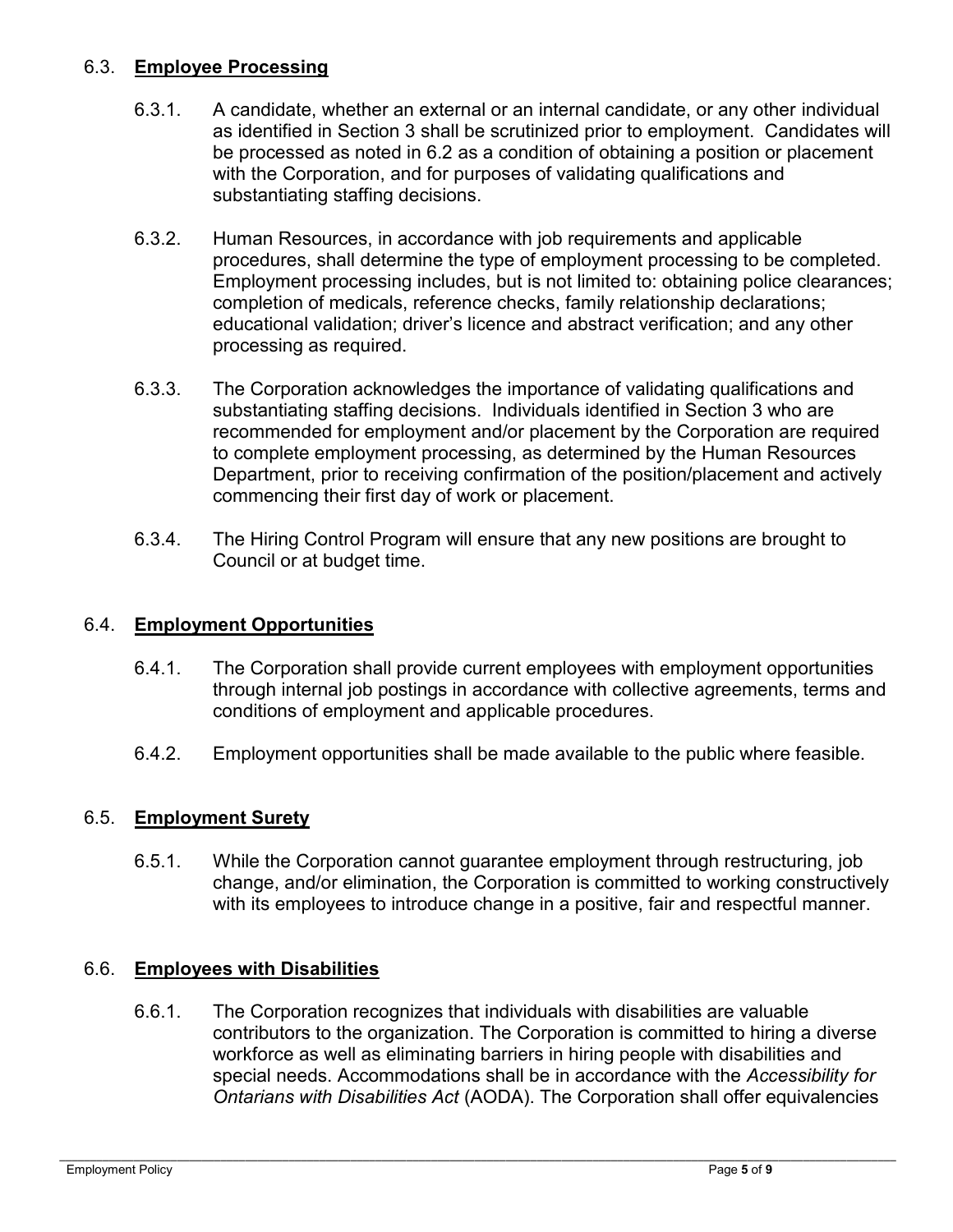in its job qualifications, recruitment practices, and workplace accommodations in accordance with legislated requirements.

## 6.7. **Family Relationships**

- 6.7.1. The Corporation shall abide by the *Human Rights Code* in its hiring practices as it relates to hiring individuals with family relationships to existing employees, and shall develop and implement a family relationship procedure which addresses the reporting relationship of both new and current employees at time of hire, job transfer, appointment or following a job or status change.
- 6.7.2. As a public entity, the Corporation is committed to providing good government in an accountable and transparent manner as it relates to nepotism. It is the goal of the Corporation to protect itself and its employees from both real and perceived conflicts of interests which may occur when family members work together. All situations, in which immediate relatives of current employees or members of Town Council are hired, transferred, promoted, appointed or acquire the status of immediate relative once employed, shall be reviewed to ensure that any bona fide occupational requirement potentially affected by nepotism is considered.
- 6.7.3. It is the Corporation's expectation that the onus remains with the employee and hiring department to bring forth to Human Resources situations involving family relations, which may be a conflict of interest.

## 6.8. **Conflict of Interest**

6.8.1. No individual will be involved in employment related matters where the involvement of that individual may result in a conflict of interest.

#### 6.9. **Employee Health and Safety**

6.9.1. The Corporation is committed to the safety and well-being of both its employees and customers accessing corporate facilities. All individuals performing work for the Corporation shall be required to possess identification, as approved by applicable procedures. It is the expectation that the identification card shall be displayed in a visible location on the individual or be in the individual's possession while in the workplace and is to be utilized for purposes of identifying one's self in the work environment and/or accessing Corporate facilities, in accordance with the Badge and Identification Policy.

#### 6.10. **Employee Orientation Program**

6.10.1. The Corporation believes that a well formulated Orientation Program at the corporate and Departmental level, for new or rehire employees and others as identified in Section 3, will welcome individuals in a positive manner and equip them with tools for success.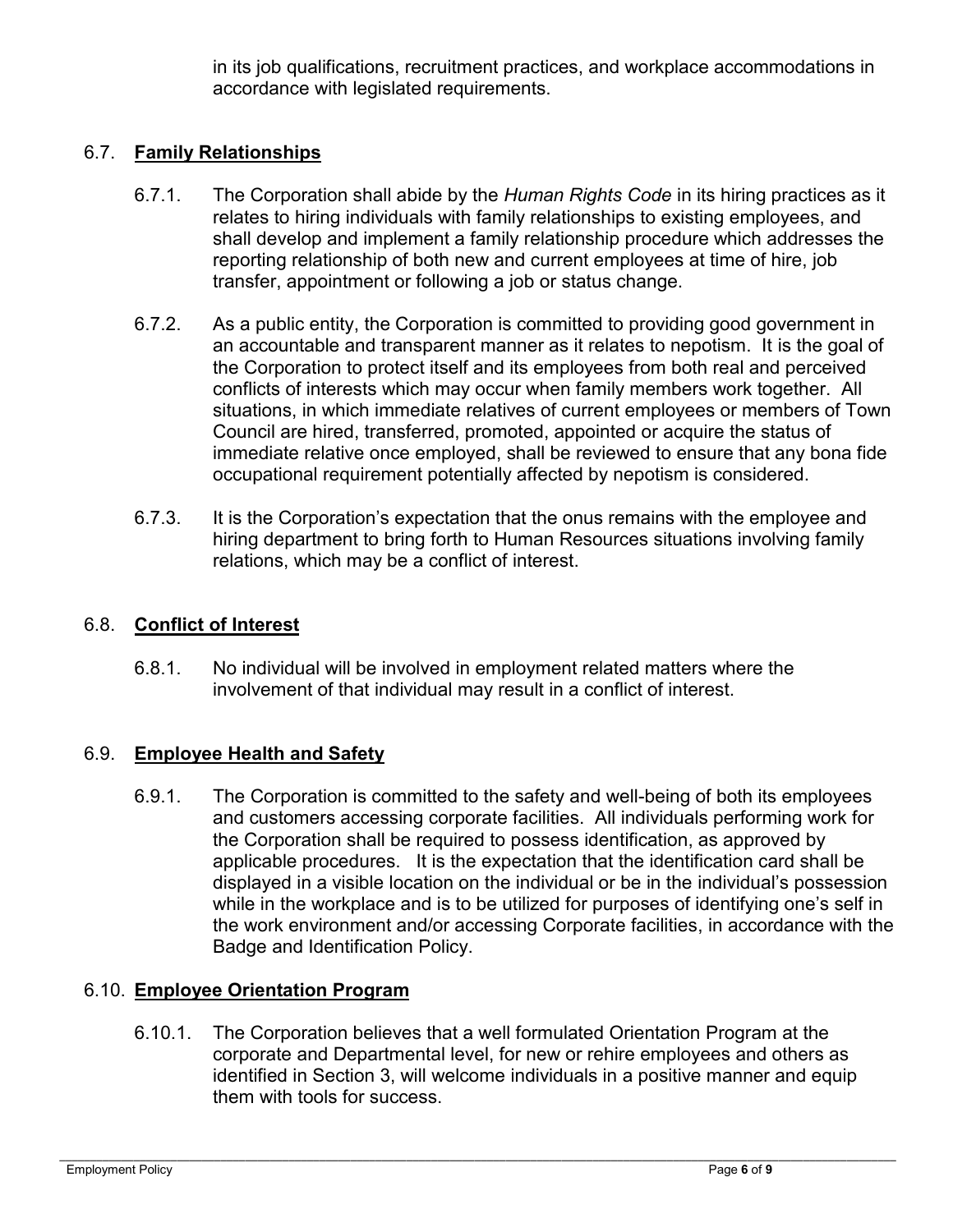## 6.11. **Termination of Employment**

- 6.11.1. All individuals who terminate employment and/or their services, both voluntarily and involuntarily, shall be treated fairly with dignity and in a consistent manner in accordance with legislation, case law and procedures as established by Human Resources.
- 6.11.2. As well, any individual referred to in Section 6.11.1. shall arrange that all corporate property that is in the possession of said individual, be returned to the Town.

#### 6.12. **Volunteers**

- 6.12.1. The Corporation recognizes that Volunteers enhance existing and potential programs offered to residents by the Town of Amherstburg. Furthermore, volunteers enhance the work of the Town and its mission to foster community development, engage community partners and thereby improve quality of life for all.
- 6.12.2. Volunteers will be managed in a respectful manner which encourages enhanced involvement and minimizes risk to the Corporation. Human Resources, in consultation with applicable departments, shall establish procedures that speak to a pre-screening process for Volunteers; Volunteers working under the direction and control of the Corporation; performing their responsibilities in a manner acceptable to the Corporation; and the Corporation's ability to accept, suspend or dismiss the services of a Volunteer.

## **7. RESPONSIBILITIES**

- 7.1. **Council** has the responsibility and authority to:
	- 7.1.1. Support the Employment Policy.
	- 7.1.2. Provide the necessary financial and human resources to carry out the intent of the policy.
	- 7.1.3. Appoint a Chief Administrative Officer in accordance with the CAO Appointment By-law.
- 7.2. **Chief Administrative Officer (CAO)** has the responsibility and authority to:
	- 7.2.1. Support the policy including providing guidance, direction and final authority on issues that may arise where the Senior Management Team (SMT), Manager of Human Resources and applicable department(s) were unable to achieve resolution.
	- 7.2.2. Recommend to Town Council adequate budgetary resources to meet the obligations under this policy.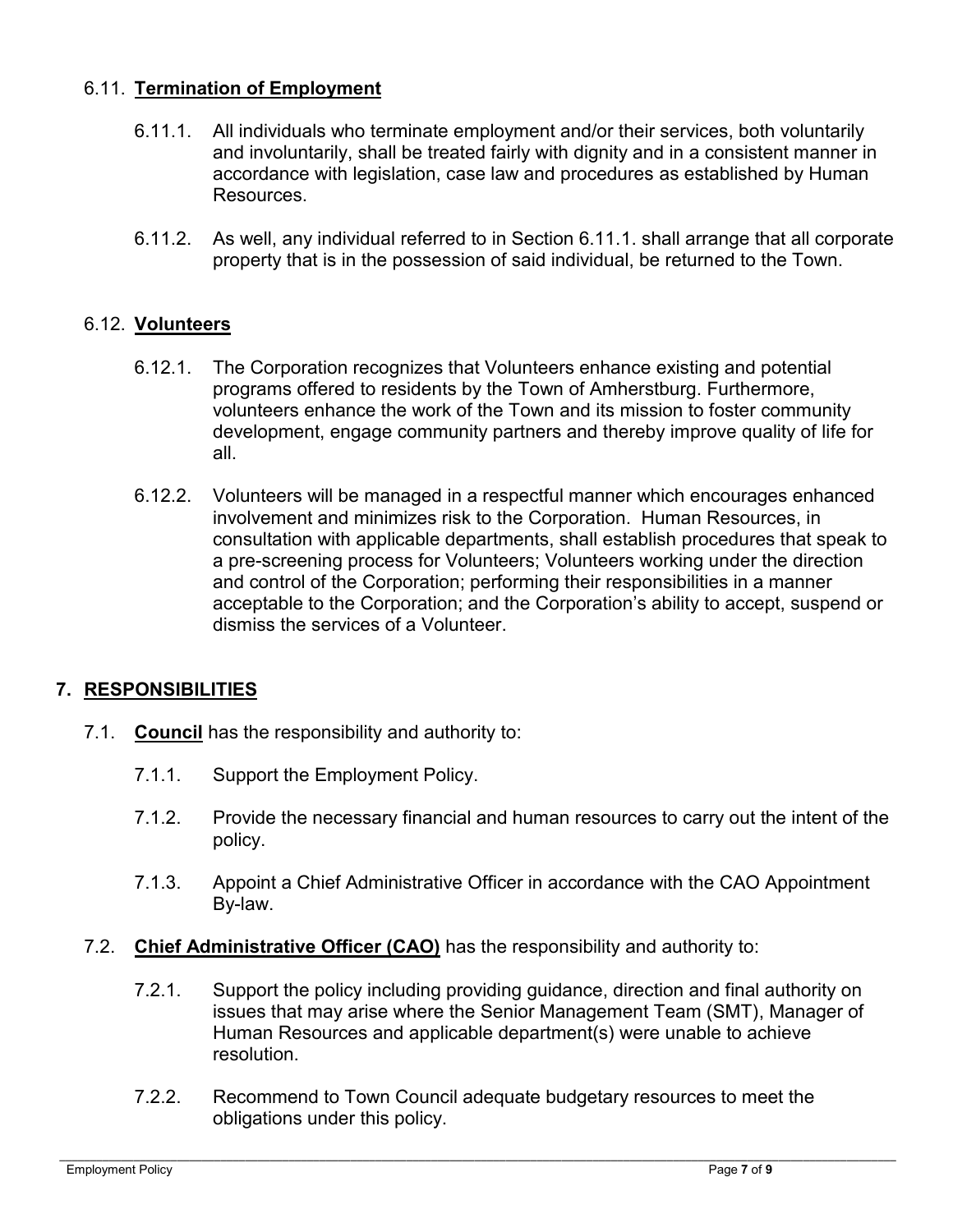- 7.2.3. As part of fiscal responsibility, implement a Hiring Control Program from time to time, as may be required and provide direction to the SMT, and Manager of Human Resources on the parameters of the program.
- 7.2.4. Make recommendations to Town Council regarding the appointment of statutory officers of the Town in accordance with The CAO By-law.
- 7.3. **Directors, Supervisors, and Managers** have the responsibility and authority to:
	- 7.3.1. Engage in periodic internal discussion regarding organizational changes to identify upcoming vacancies.
	- 7.3.2. Consult with Human Resources regarding staffing needs.
	- 7.3.3. Demonstrate the existence of Council approved funds to hire.
	- 7.3.4. In consultation with Human Resources, support the completion of current and accurate Job Evaluation Questionnaires and Physical Demands Analysis (PDA's) for positions under their direction.
	- 7.3.5. Initiate the recruitment process, as necessary.
	- 7.3.6. Support and enforce the policy including the completion of all documentation as requested by Human Resources.
	- 7.3.7. Encourage staff to be aware of and attend applicable training, as required.
	- 7.3.8. Ensure new, rehire and current individuals, as identified in Section 3, successfully complete all required employment processing and approval is received by Human Resources (or CAO where applicable), as required, authorizing the commencement of work, prior to the individual's actual start date.
	- 7.3.9. In accordance with appropriate procedures, ensure individuals who are new to their department receive both the corporate orientation (through Human Resources) and departmental specific orientation and training related to their position.
	- 7.3.10. Assume responsibility for Volunteers assigned to their respective work area accordingly.

#### 7.4. **Manager of Human Resources** has the responsibility and authority to:

- 7.4.1. Ensure the Corporation has a current employment policy and hiring procedure and both are made available to staff.
- 7.4.2. Develop, review, audit, administer, and direct all employment related matters, policies and procedures, including, but not limited to: staffing needs; the recruitment plan and process; hire and rehire process; volunteerism; work placements; identification system; separation process; employment processing; orientation program; staff establishment and employment records.